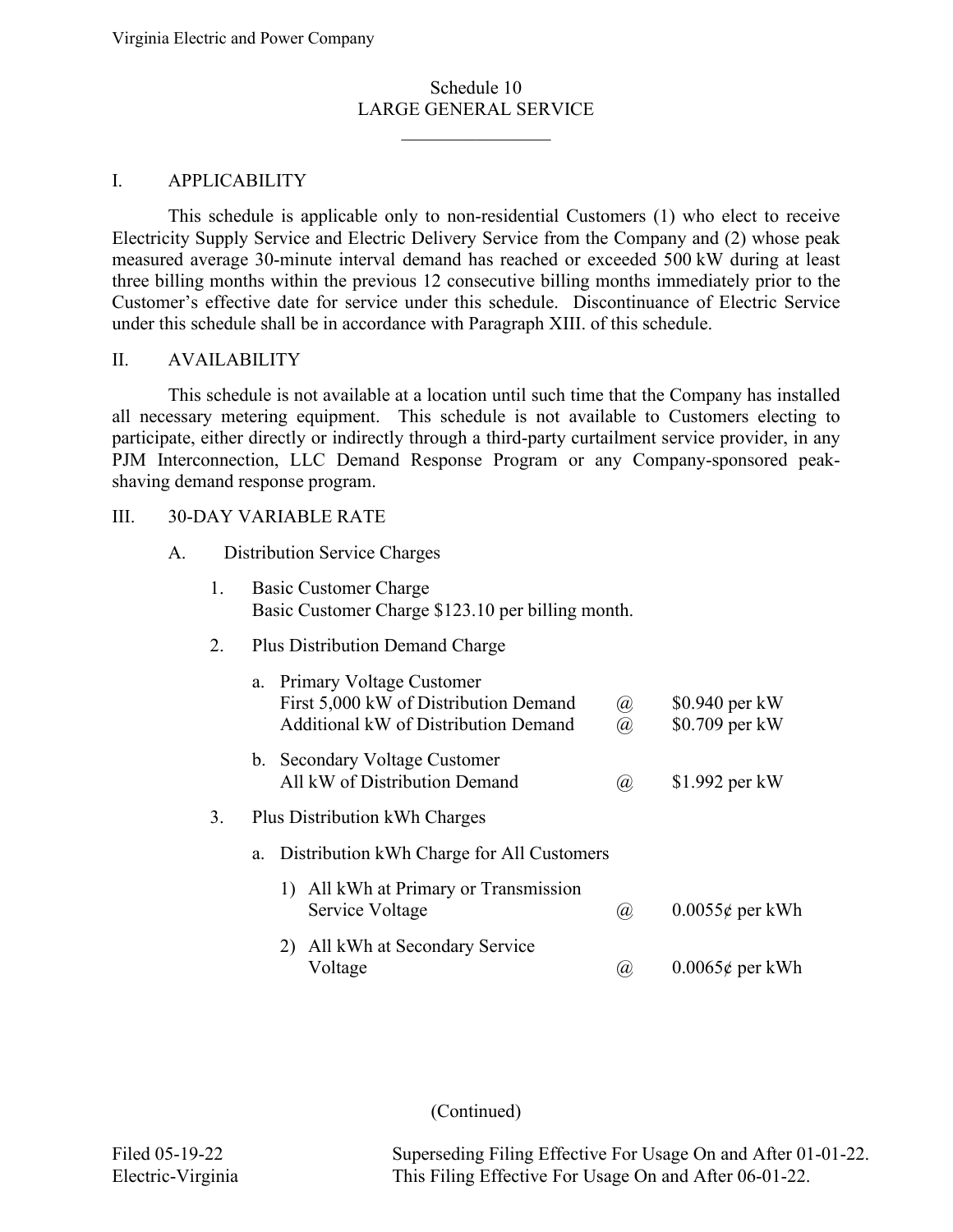# (Continued)

 $\mathcal{L}_\text{max}$  , where  $\mathcal{L}_\text{max}$ 

# III. 30-DAY VARIABLE RATE (Continued)

b. Plus Distribution kWh Charge for Non-exempt Customers

| 1) All kWh at Primary or Transmission                                                                                                                                                                                                                                                                                                                                                                                                                   |     |                      |
|---------------------------------------------------------------------------------------------------------------------------------------------------------------------------------------------------------------------------------------------------------------------------------------------------------------------------------------------------------------------------------------------------------------------------------------------------------|-----|----------------------|
| Service Voltage                                                                                                                                                                                                                                                                                                                                                                                                                                         | (a) | $0.0000\phi$ per kWh |
| $\Omega$ $\Lambda$ 11 1 $\overline{\text{U}}$ $\overline{\text{U}}$ $\overline{\text{U}}$ $\overline{\text{U}}$ $\overline{\text{U}}$ $\overline{\text{U}}$ $\overline{\text{U}}$ $\overline{\text{U}}$ $\overline{\text{U}}$ $\overline{\text{U}}$ $\overline{\text{U}}$ $\overline{\text{U}}$ $\overline{\text{U}}$ $\overline{\text{U}}$ $\overline{\text{U}}$ $\overline{\text{U}}$ $\overline{\text{U}}$ $\overline{\text{U}}$ $\overline{\text{U$ |     |                      |

- 2) All kWh at Secondary Service Voltage  $\omega$  0.0000¢ per kWh
- 4. Plus each Distribution kilowatt-hour used is subject to all applicable riders in the Exhibit of Applicable Riders, including non-bypassable charges.
- 5. Plus each kW is subject to all applicable distribution riders in the Exhibit of Applicable Riders, including non-bypassable charges. Such kW shall be either kW of Distribution Demand, determined pursuant to Paragraph V., below, or, if applicable, kW of Electricity Supply Peak Demand, determined pursuant to Paragraph VI., below.

# B. Electricity Supply (ES) Service Charges

|  | 1. Electricity Supply Contract Demand Charge<br>All kW of ES Contract Demand       | (a),        | $(\$0.000)$ per kW                      |
|--|------------------------------------------------------------------------------------|-------------|-----------------------------------------|
|  | 2. Plus Generation Adjustment Demand Charge                                        |             |                                         |
|  | a. Primary Voltage Customer<br>First 5,000 kW of Demand<br>Additional kW of Demand | (a),<br>(a) | $($0.375)$ per kW<br>$(\$0.281)$ per kW |

- b. Secondary Voltage Customer All kW of Demand  $\qquad \qquad (\text{\$0.588})$  per kW
- 3. Plus Generation kWh Charge

All ES kWh will be categorized according to the following table and billed at the rates specified.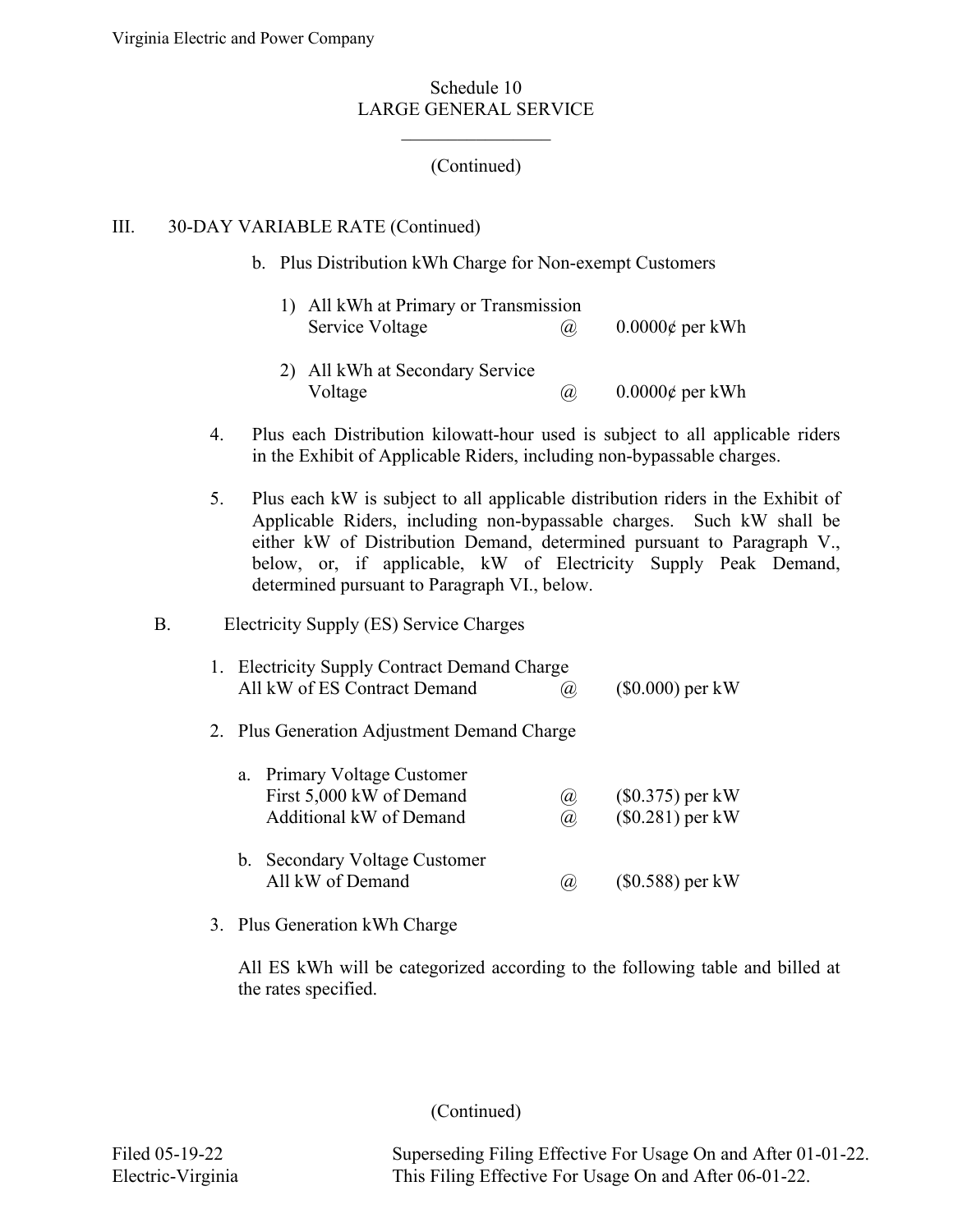# (Continued)

 $\mathcal{L}_\text{max}$  , where  $\mathcal{L}_\text{max}$ 

## III. 30-DAY VARIABLE RATE (Continued)

a. For the period May 1 through September 30:

| Day<br>Classification | $On-Peak$<br>Period | On-Peak<br>Rate Per ES kWh | Off-Peak<br>Rate Per ES kWh |
|-----------------------|---------------------|----------------------------|-----------------------------|
| A                     | 2 p.m. $-7$ p.m.    | 26.5826c                   | 6.6473c                     |
| B                     | 11 a.m. - 9 p.m.    | 2.4864¢                    | $0.5510\epsilon$            |
| C                     | $7$ a.m. $-10$ p.m. | $1.1726\epsilon$           | $0.3085\epsilon$            |

b. For the period October 1 through April 30:

| Day<br>Classification | On-Peak<br>Period                     | On-Peak<br>Rate Per ES kWh | Off-Peak<br>Rate Per ES kWh |
|-----------------------|---------------------------------------|----------------------------|-----------------------------|
| A                     | 6 a.m. - noon $\&$<br>5 p.m. - 9 p.m. | 26.5826¢                   | 7.7416 $\epsilon$           |
| Β                     | 6 a.m.-noon $\&$<br>5 p.m. - 9 p.m.   | $2.4864\phi$               | $1.1985\phi$                |
| C                     | 6 a.m.-noon $\&$<br>5 p.m. - 9 p.m.   | $2.0156\epsilon$           | $1.1586\epsilon$            |

(NOTE: Classification A will apply for no more than 28 days during any calendar year, and classification C will apply for no less than 60 days during any calendar year.)

- 4. Plus Transmission Demand Charge
	- a. All kW of ES Contract Demand for Primary or Transmission Service Voltage @ \$0.646 per kW
	- b. All kW of ES Contract Demand for Secondary Service Voltage  $\qquad \omega$  \$1.094 per kW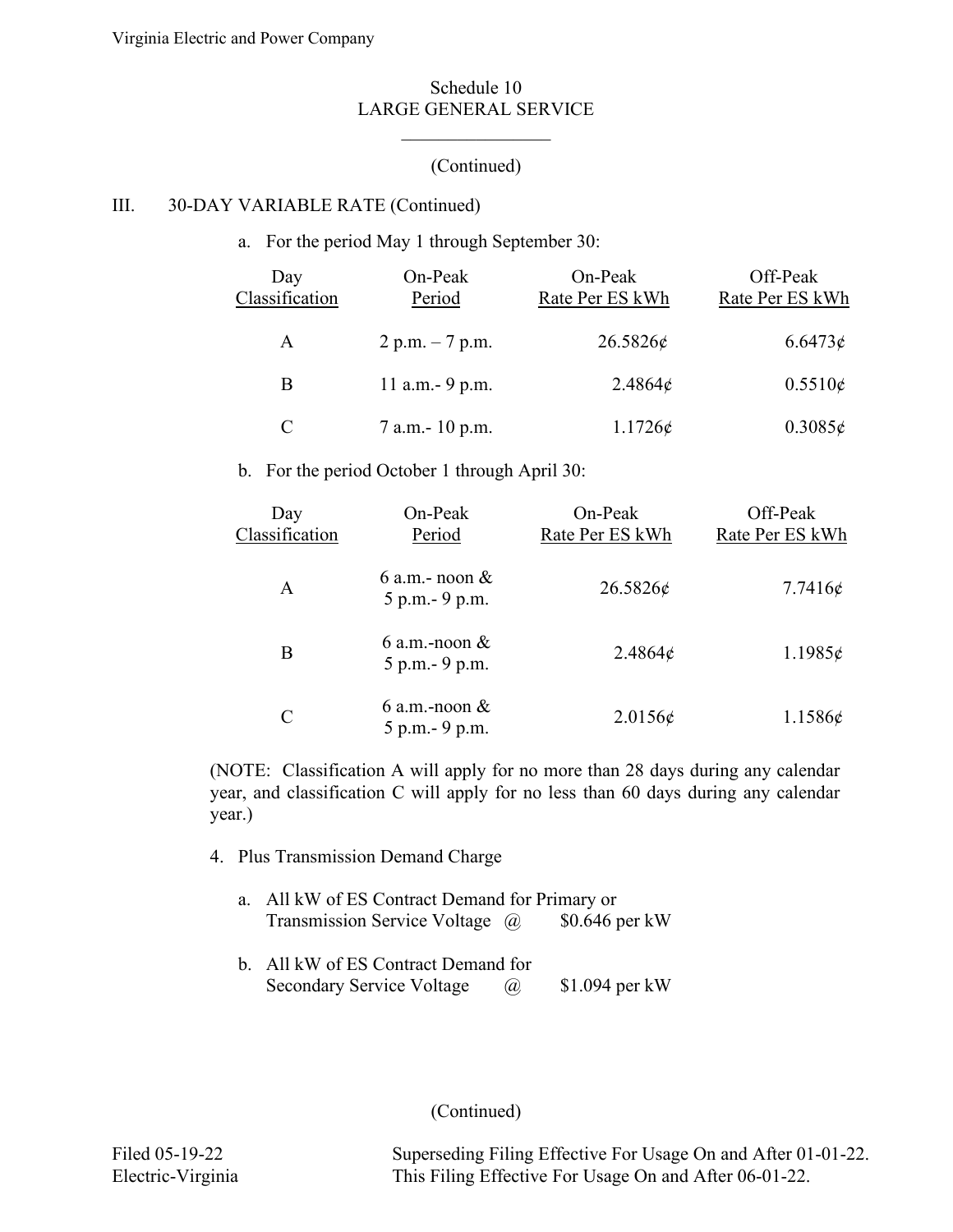# (Continued)

 $\mathcal{L}_\text{max}$  , where  $\mathcal{L}_\text{max}$ 

#### III. 30-DAY VARIABLE RATE (Continued)

- 5. Plus each Electricity Supply kilowatt-hour is subject to all applicable riders in the Exhibit of Applicable Riders, including non-bypassable charges, as discussed in Paragraph XII., below.
- 6. Plus each kW of Electricity Supply Contract Demand is subject to all applicable riders in the Exhibit of Applicable Riders, including non-bypassable charges, as discussed in Paragraph XII., below.
- C. The minimum charge shall be such as may have been contracted for prior to January 1, 2022 or may be contracted for pursuant to the Terms and Conditions for the Provision of Electric Service, Section XXII.Q.

## IV. NOTIFICATION OF DAY CLASSIFICATION

The Generation kWh Charge day classification for each day will be determined by the Company and will be available via the Company's Internet website by 5 p.m. the preceding day. Should the Company fail to make its determination by 5 p.m., the classification shall default to "C."

## V. DETERMINATION OF DISTRIBUTION DEMAND

The Distribution Demand shall be billed only where the service voltage is less than 69 kV. Service voltage is defined as the voltage associated with facilities which the Company would normally provide for the service required by the Customer. The kW of demand billed under III.A.2. shall be the highest of:

- A. The highest average kW measured at the location during any 30-minute interval of the current and previous 11 billing months.
- B. 500 kW.
- C. For Customers new to this schedule served on or after January 1, 2022, and for existing Customers served on this schedule where a minimum demand has not been contracted for but an increase in capacity has been requested and where the projected kW load is estimated to exceed 500 kW, the minimum demand shall not be less than 70% of the kVA capacity of the normal service transformer required to serve the Customer's projected load.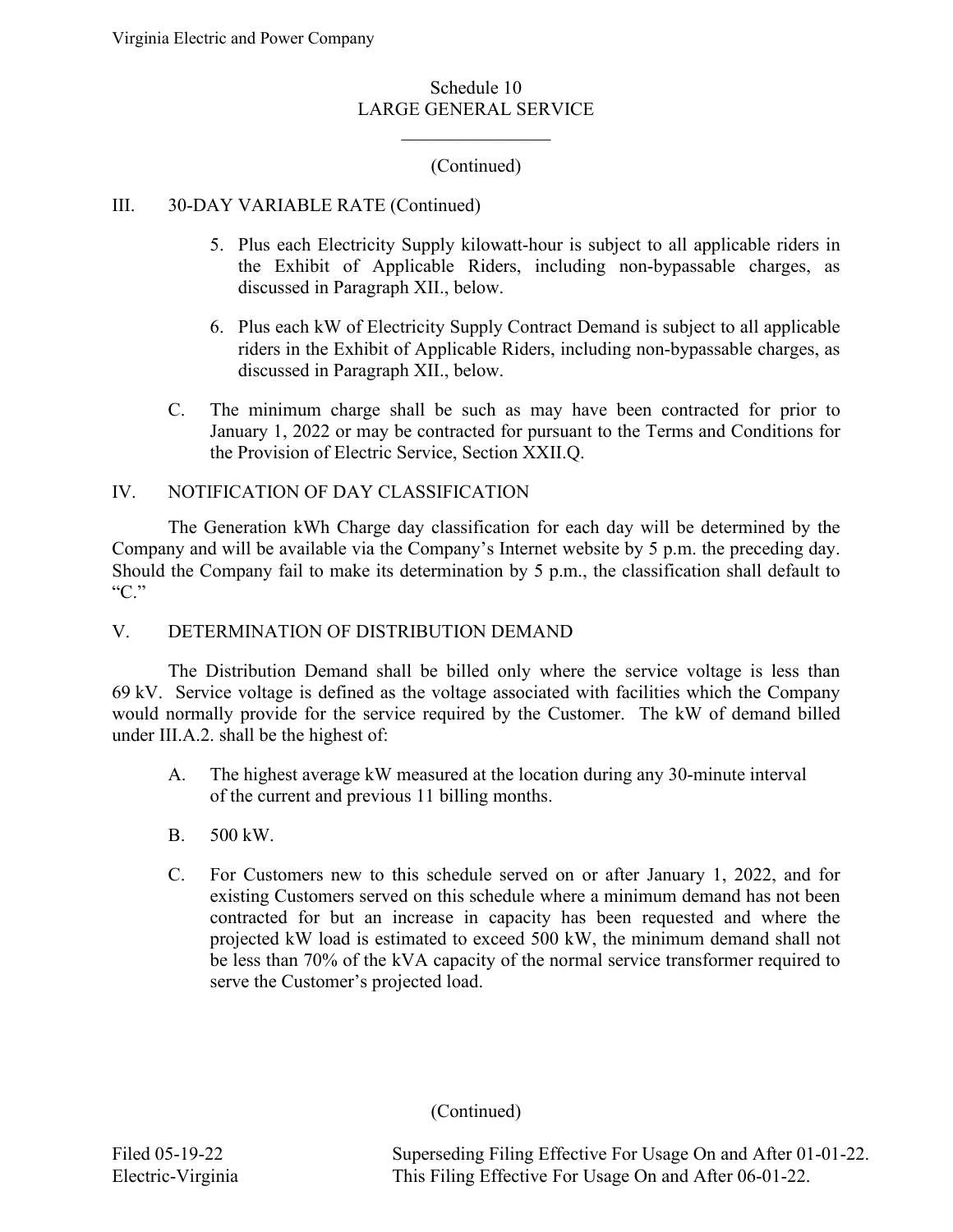$\mathcal{L}_\text{max}$  , where  $\mathcal{L}_\text{max}$ 

# (Continued)

#### V. DETERMINATION OF DISTRIBUTION DEMAND (Continued)

- D. For Customers served prior to January 1, 2022, and where there presently is a contracted minimum demand, the Customer will have the option to either (i) continue at the contracted minimum demand level until such time as the existing normal service transformer(s) requires replacement due to Customer load growth, at which time the minimum demand will be set per V.C., above, or (ii) immediately set the contract minimum demand per V.C., above.
- E. At the Customer's request, after 12 months of active service, in lieu of V.C. or V.D. above, the Customer has the option to execute an Agreement for Electric Service and pay a Monthly Facilities Charge for any excess facilities in accordance with Section IV.E. of the Terms and Conditions. For purposes of this provision, "excess facilities" shall mean such facilities as have been installed that are larger or more than necessary to serve the Customer. In the event the Customer selects this option, the determination of the Distribution Demand pursuant to Paragraph V. shall be the higher of V.A. or V.B., above.

#### VI. DETERMINATION OF ELECTRICITY SUPPLY PEAK DEMAND AND ELECTRICITY SUPPLY CONTRACT DEMAND

- A. The Company may install metering equipment necessary to determine both the average kW demand during a 30-minute interval and the average kVA demand during a 30-minute interval. The Electricity Supply Peak Demand for the current billing month shall be the higher of:
	- 1. The highest average kW demand measured during the current billing month, or
	- 2. 85% of the highest average kVA demand measured during the current billing month.
- B. The Electricity Supply Contract Demand shall be the maximum demand the Company is to supply, but not less than 500 kW. In the event that the Electricity Supply Peak Demand determined for the current billing month exceeds the Electricity Supply Contract Demand, the Electricity Supply Contract Demand shall be increased by such excess demand.

#### VII. DETERMINATION OF GENERATION ADJUSTMENT DEMAND

The kW of demand billed under Paragraph III.B.2. shall be the Distribution Demand determined under Paragraph V.

(Continued)

Filed 05-19-22 Superseding Filing Effective For Usage On and After 01-01-22. Electric-Virginia This Filing Effective For Usage On and After 06-01-22.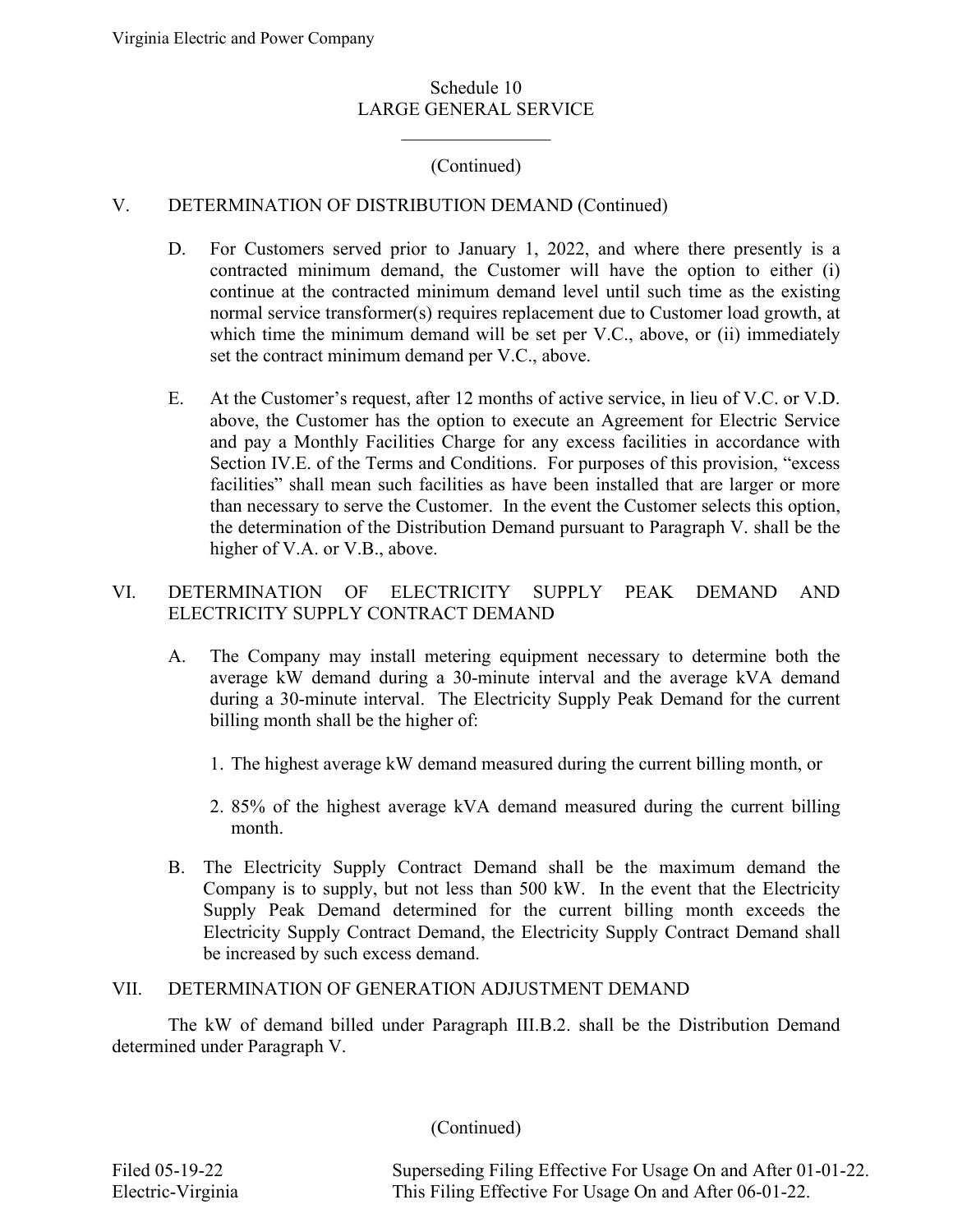$\mathcal{L}_\text{max}$  , where  $\mathcal{L}_\text{max}$ 

# (Continued)

# VIII. EXEMPTION PROVISION FOR DISTRIBUTION KWH CHARGE

The Distribution kWh Charge in Paragraph III.A.3.b., above, shall not apply to Customers who are exempt from such charge pursuant to Virginia Code § 56-585.1 A 5 c.

#### IX. METER READING AND BILLING

- A. The Company may require that the Customer provide the Company with access to the Customer's telephone service so that the Company may communicate with its metering equipment.
- B. When the actual number of days between meter readings is more or less than 30 days, the Basic Customer Charge, the Distribution Demand Charge, the Electricity Supply Contract Demand Charge, the Generation Adjustment Demand Charge, the Transmission Demand Charge, and the minimum charge of the 30 day variable rate will each be multiplied by the actual number of days in the billing period and divided by 30.

# X. SERVICE AVAILABLE

Normally the Company will supply the equipment necessary and will deliver to the Customer, in accordance with the Company's applicable Terms and Conditions at one Delivery Point mutually satisfactory to the Customer and the Company, 60 cycle alternating current electricity of the phase and voltage desired by the Customer at said Delivery Point, provided electricity of the phase and voltage desired by the Customer is available generally in the area in which electricity is desired.

#### XI. PARALLEL OPERATION SERVICE

A Customer operating an electric power plant in parallel with the Company's facilities may elect service under this schedule provided that suitable relays and protective equipment are furnished, installed, and maintained at the Customer's expense in accordance with specifications furnished by the Company. The relays and protection equipment shall be subject, at all reasonable times, to inspection by the Company's authorized representative.

## XII. NON-BYPASSABLE CHARGES

Any Commission approved non-bypassable charges in the Exhibit of Applicable Riders shall apply to all Customers pursuant to Virginia Law, unless the Customer meets the statutory requirements for exemption from such charges.

(Continued)

Filed 05-19-22 Superseding Filing Effective For Usage On and After 01-01-22. Electric-Virginia This Filing Effective For Usage On and After 06-01-22.